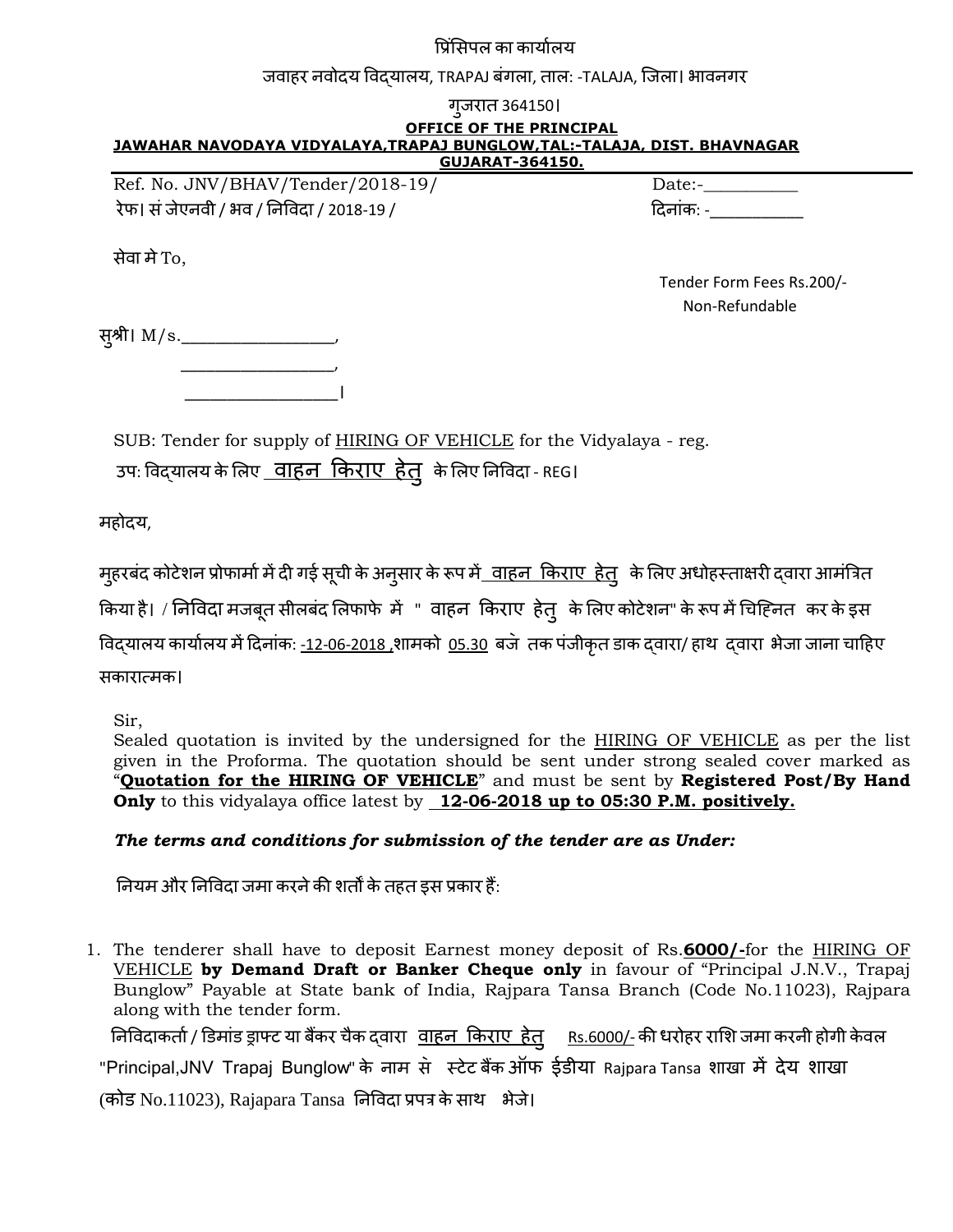- 2. The successful tenderer/ bidder has to deposit 7% on total value of EMD as security deposit in addition to EMD otherwise his tender will be cancelled and EMD will be forfeited. सफल निविदाकर्ता / बोलीदाता केा ईएमडी के अलावा सुरक्षा जमा के रूप में ईएमडी के कुल मूल्य पर 7% जमा करनी होगी अन्यथा उसकी निविदा रद्द कर दिया जाएगा और ईएमडी जब्त कर ली जाएगी ।
	- 3. The Security Deposit will not carry any interest. स्**रक्षा जमा पर कोई Interest नहीं मीलेगा**।
- 4. The Security Deposit will be refunded after the expiry of the contract period satisfactorily by crossed cheque of S.B.I. Rajpra Tansa Branch,Rajpara only/PFMS.

सुरक्षा जमा S.B.I. के पार चेक दवारा संतोषजनक ढंग से अनुबंध की अवधि समाप्त होने के बाद वापस किया जाएगा SBI Rajpara

Tansa शाखा/RTGS/PFMS Rajpara।

5. There should not be any overwriting or correction in the quotation. if figure is to be amended, it should be neatly scored out : the revised figure should be written above and the same should be attested with full signature and date. In the absence of attested signature the quotation is liable to be rejected, the rates must be quoted in the prescribed Proforma only. No Xerox copy of it would be allowed.

किसी भी ओवरराइटिंग या निविदा में सुधार नहीं होना चाहिए। यदि निविदा में सुधार हो जाता है तो सुधार कीये आंकड़े के ऊपर रन बनाए जाना चाहिए ऑर नये आंकड़े को ऊपर लिखा जाना चाहिए और वहा निविदाकर्ता को पूर्ण हस्ताक्षर और तारीख के साथ सत्यापित किया जाना चाहिए। अभिप्रमाणित के अभाव

```
में निविदा खारीज किया जा सकता है दरों को निविदा के निर्धारित प्रोफार्मा में भरना चाहिए । इसके बारे में
कोई जेयोक्स कॉऩी की अनुभनत नही दी जाएगी।
```
6. Tenders without Earnest Money Deposit/Security Deposit or with F.D.R. or deposit receipt of any scheduled bank will be rejected.

सुरक्षा जमा बिना Tenders खारिज कर दिया जाएगा।

- 7. Part payment of the bill will not be made. बिल का हिस्सा भ्गतान किया नहीं किया जाएगा।
- 8. In the event of the rejection of the quotation, the E.M.D. will be returned by the same Demand Draft.

Tender की अस्वीकृति की घटना में E.M.D. वही डिमांड ड्राफ्ट दवारा लौटा दी जाएगी।

The quotation will be opened under the chairmanship of the chairman, purchase advisory committee **on 13-06-2018 at 11:00 A.M. at Jawahar Navodaya vidyalaya,Trapaj Bunglow,Tal:-Talaja,Dist:-Bhavnagar.**The JNV reserves the right to reject the tender at any time.The tender party instructed to present in this PAC meeting.

9. मुहरबंद कोटेशन अध्यक्ष, खरीद की सलाहकार समिति की अध्यक्षता में जवाहर नवोदय

 प्वद्मारम, Trapaj फॊगरा, तार: -Talaja, जजरा: -Bhavnagar (गुजयात) ददनाॊक: -**13-06-2018 11:00** a.m. फजे खोला जाएगा| टेन्डर पार्टी के ईस मीटींग मे उपस्थीत रहना हेागा|

10. The undersigned reserves the rights of accepting or rejecting the quotation(s) without assigning the reason to the Party and the decision of the undersigned is final in all matter. The jurisdiction for all related matters will be Bhavnagar only.

अधोहस्ताक्षरी सप्लायर को बिना कारन दशॉाए निविदा अस्वीकार करने या खारिज क़रने का अधिकार सुयक्षऺत यखता है**/** अधोहस्ताऺयी का ननणाम सबी भेंअॊनतभ है एवभ भामनेयखती है। सबी सॊफॊचधत भाभरों के लिए क्षेत्राधिकार के भावनगर ही होगा।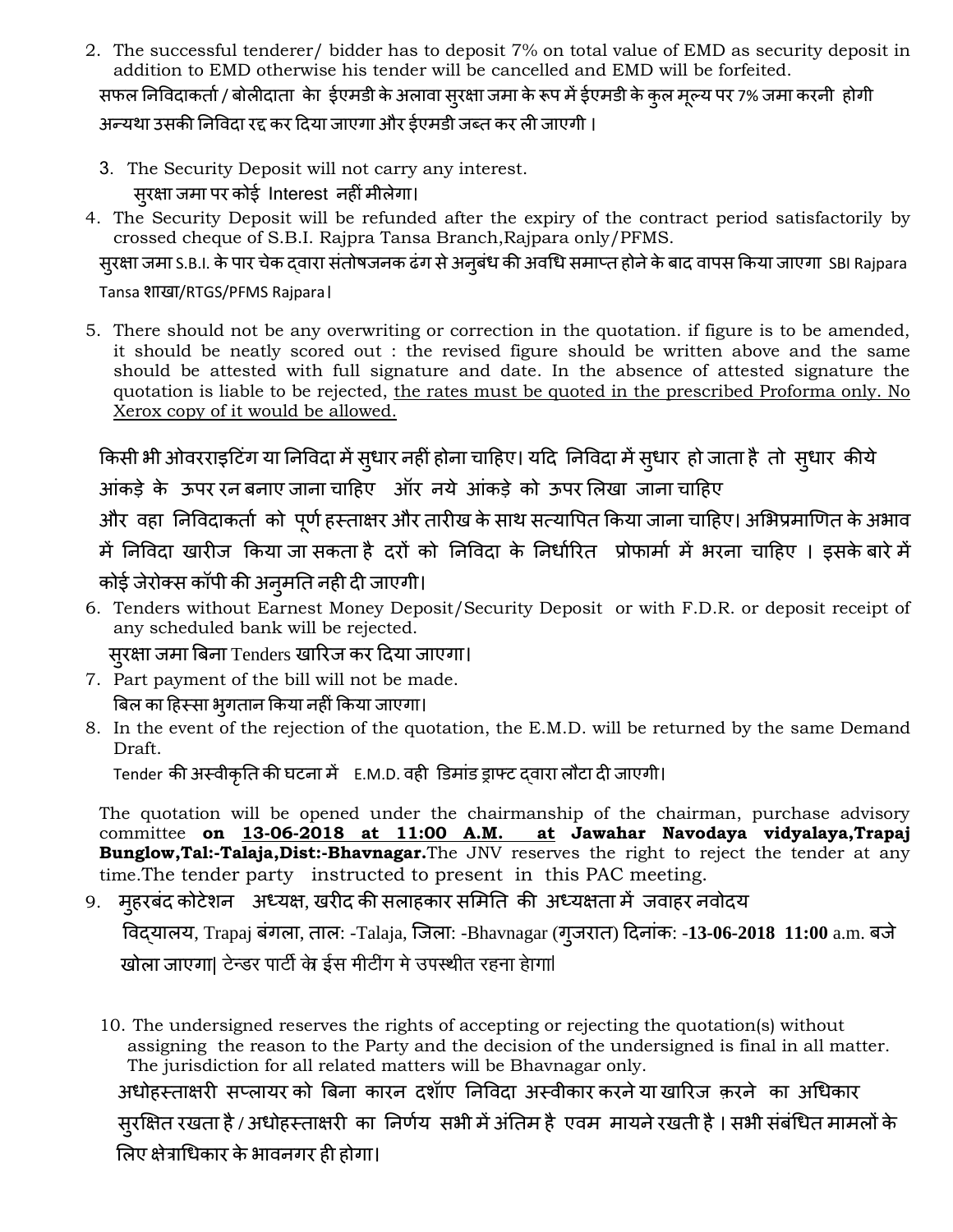11.Quotation(s) which do not comply with the above condition(s) and without necessary documents like Driving License / Registration/ Insurance certificate are liable to be rejected.

कोटेशन के साथ ड्राइविंग लाइसेंस / पंजीकरण / बीमा प्रमाण पत्र की तरह आवश्यक दस्तावेजों के साथ लगाना होगा बिना

उसके कोटेशन खारिज कर दिया जाएगा।

12.Payment of the bills will be made by crossed cheque of S.B.I.Rajpara Tansa Branch, Rajpara only/PFMS.

बिलों का भूगतान S.B.I. Rajpara Tansa शाखा के पार चेक द्वारा/Through RTGS/PFMS किया जाएगा ।

13.The Tenderer shall submit the tender by sealed envelopes duly signed with D.D and all the documents Photo copy like Driving liecence /Registration Certificate/Insurance certificate etc addressed to the Principal, Jawahar Navodaya Vidyalaya ,Trapaj Bunglow, Ta. Talaja, Dist. Bhavnagar

निविदाकर्ता महरबंद लिफाफे मे विधिवत D.D के साथ हस्ताक्षर करके सभी दस्तावेज की Photo copy गाड़ी चलाने का

liecence / पंजीकरण प्रमाण पत्र / बीमा प्रमाण पत्र आदि प्राचार्य, जवाहर नवोदय विदयालय, Trapaj बंगला, जिला:- भावनगर

को संबोधित करके निविदा के साथ प्रस्तुत करेगा।

14. Conditional offer other than on our terms and conditions shall not be accepted. सशर्त हमारे नियम और शर्तों पर की तुलना में अन्य प्रस्ताव स्वीकार नहीं किया जाएगा।

## 15. **After 19/05/2016 diesel Model preferable**.

16. As per I.T. rules TDS will be deducted from the bill payment if applicable.

प्रति आईटी के रूप में नियम टीडीएस बिल भ्गतान यदि लागू से काट लिया जाएगा।

नोट: - अन्य शर्तें इसके साथ जुड़े होते हैं।

 Note :- Other conditions are attached herewith. सभी उपरोक्त शर्तों मेरे दवारा स्वीकार किए जाते हैं।

#### **PRINCIPAL**

All the above conditions are accepted by me/us.

# Signature of the tenderer with **Date:-** दिनांक: - **Seal of the firm**

साथ निविदाकर्ता के हस्ताक्षर

फर्म की मुहर

### **Witness – 1.** गवाह - 1. **Witness – 2.** गवाह - 2

Name: नाभ: Name: नाभ Address: ऩता: Address: ऩता: Occupation: Occupation: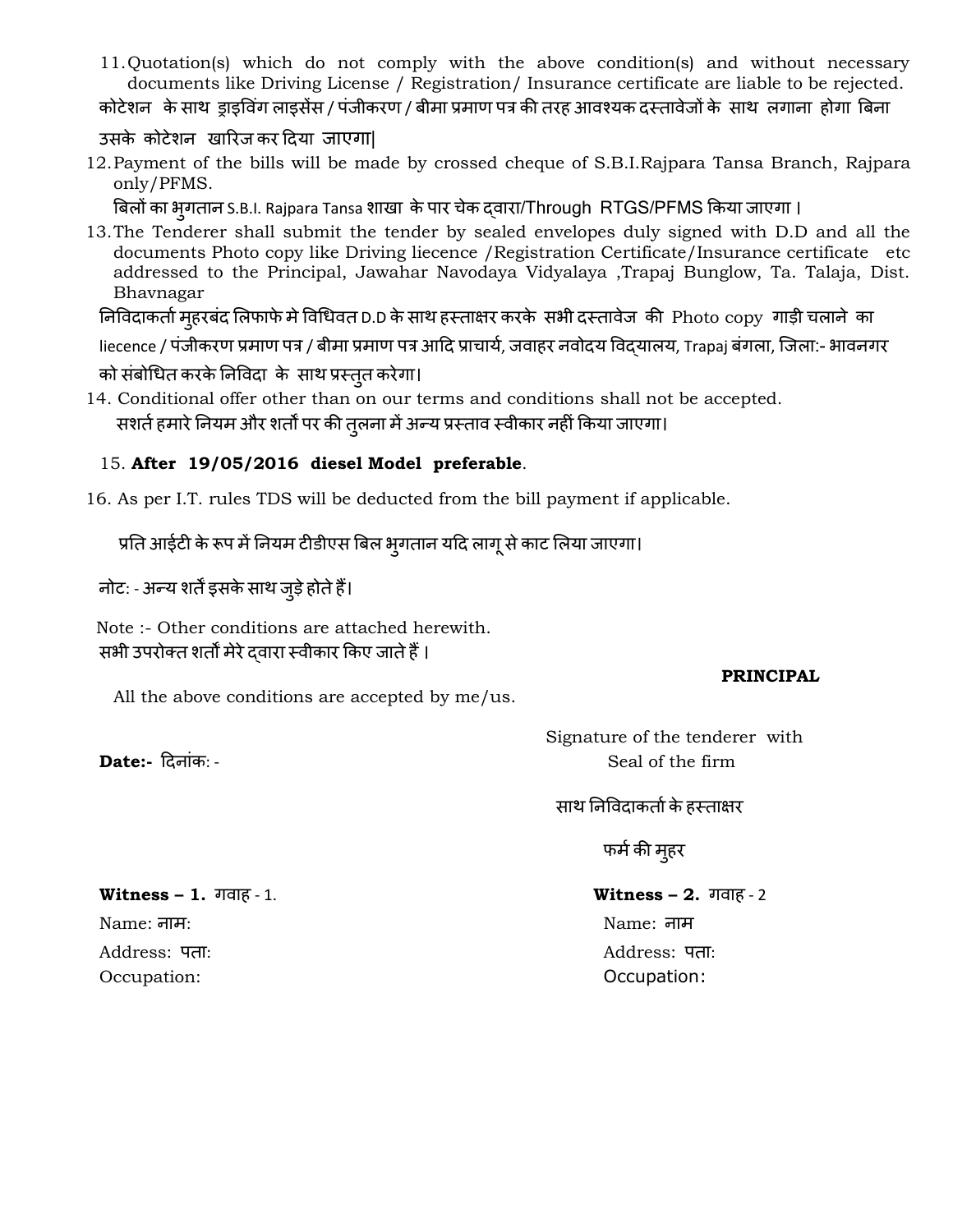# जवाहर नवोदय विदयालय -TRAPAJ बंगला, DIST.BHAVNAGAR **JAWAHAR NAVODAYA VIDYALAYA –TRAPAJ BUNGLOW,DIST.BHAVNAGAR**

# **TENDER OF HIRING OF VEHICLE FOR THE YEAR 2018-19 (part-I) अनुबंध सविन्दा की शर्तेTerms & Conditions**

1. वाहन मे 4 यात्रियो की वाहन क्ष्मता के साथ 10 किवींटल वजन समान के लिए भी प्रायप्त

जगह हो जीसभ॓ फीभाय फचचे आयाभ स॓ फ॓ठ सके| वाहन का भॉडर Mahindra & Mahindra,

Mahindra Max , Tata Sumo ,Bolero Champer,Toofan,Tata xenon and other models only डीजर

चालित वाहन से प्रमाणित की जाएगी।

 The vehicle should carry 4 persons having a comfortable seat for carrying sick child in addition adequate space 10 quintals load. The Vehicle like Mahindra & Mahindra, Mahindra Max , Tata Sumo ,Bolero Champer,Toofan,Tata xenon and other models only diesel vehicle will be preferred.

2. दरे वार्षिक आधार पर (वर्ष मे 10 माह की अवधि के लिए) निर्धारित होगी।<u>अनबंध</u> अवधि यही <u>शर्त</u> से बढ सकती हैं निविदाकरता <sub>अवधि</sub> बढाने हेत दबाव नही कर सकता

 The rates should be quoted on yearly basis for **a period of 10 months in a year**.It can be extended under the same terms and conditions however the owner has no right to claim for extension.

- 3. मालिक या कंपनी से वहाँ को ड्राईवर सहित किराया पर लिखा जाएगा । The Vehicle will be hired along with Driver from the owner/Company.
- 4. वाहन 24 घंटे की उपब्लदधा के आधार पर10 माह की अवधि के लिए अनुबधित होगा । The Vehicle shall be hired on 24 hour basis for a period of 10 months in a year.
- 5. ज.न.वि. दवारा, निविदाकर्ता दवारा निविदपत्र मे बताया गयी ओशात,खपत की दर से कार्यालय ऊपयोग हेतु की गए यात्राओ के लिए केवल डीजल का खर्च ही भुगतान होगा। इसमे भोटय वाहन अचधननमभ भे उजल्रणखत , प्वभा, वाहन की चेायी,आग,अकसभात,यख-यखाव ,भयभत और वाहनचालक सबंधी खर्च वगेरा की ज़िम्मेदारी निविदाकर्ता/ owner की होगी। JNVs will bear only the cost of diesel for the distance actually plied for official use, on the basis of average consumption quoted by the tenderer. All other liabilities including wages of driver, oil and lubricants, maintenance, repair, replacement of parts and servicing, obligations on account of motor vehicle act and other related acts like labour laws, road tax insurance laws(like insurance of vehicles in accident, theft, fire etc) shall be the sole responsibility of the owner. 6. बुगतान monthly basis ऩय राचामा ज.न.प्व. बावनगय द्वाया ककमा जाएगा ।where the Vehicle is taken on hire basis.
	- Payments will be made on a monthly basis by the Principal, Jawahar Navodaya Vidyalaya, Trapaj Bunglow(Bhavnagar)where the Vehicle is taken on hire basis.
- 7. विदयालय परिसर मे ही वाहन को पार्क किया जाएगा जेा निविदाकर्ता/ owner की ज़िम्मेदारी(Risk)से

रहेगा | वाहनचालक विदयालय परिसर मे ही रहेना चाहीए|

 Vehicle will be parked in the Vidyalaya Premises only at the risk of the vehicle owner.Driver must stay in Vidyalaya campus.

8. उपब्लधता की श्थिती मे वाहन चालक से आवास उप्ब्लध करवाया जाएगा। खान पैन हेत्

,विद्यालय भोजनालय की सुविधाओ का उपयोग,भुगतान के बाद ही किया जा सकेगा। The Driver of the vehicle can be provided accommodation wherever possible. Driver of the vehicle will be allowed to avail mess facility for food purposes only on payment basis.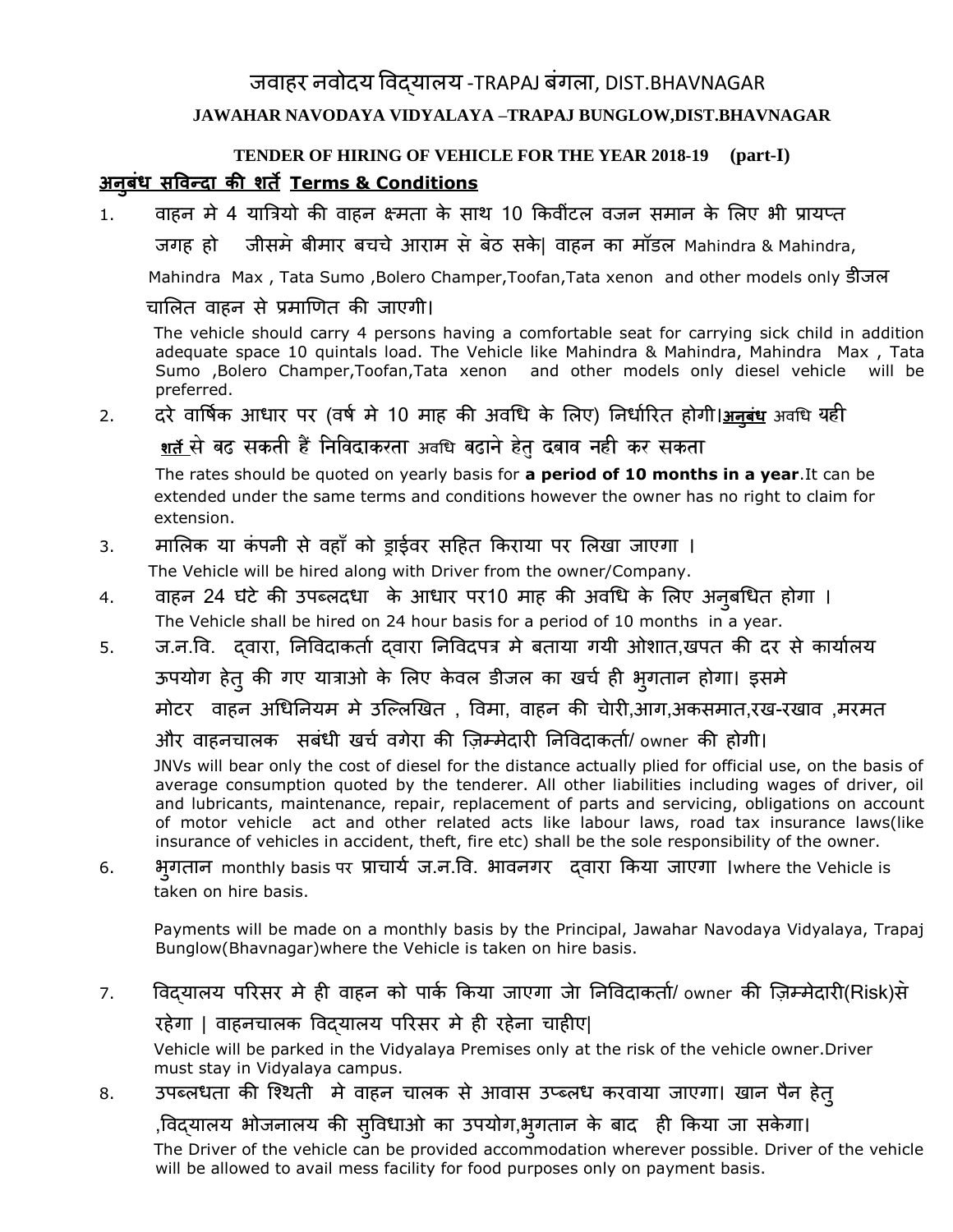9. मरमत या सुधरकारी के लिए वाहन को 4 दिन से अधिक अवधि के लिए (लगातार) विद्यालय से बाहर नहीं रखा जाएगा । ईसी स्थिति मे वाहन मालिक के और से वेकल्पिक वाहन उपलब्ध करवा जाएगा और ऐसा न करवानी की स्थिति मे अनुबंध मे निर्धारित दरे से प्रति दिन के हिसाब से मा 600/- रनत ददन दये से जो बी ज्मादा हो जो ऩुनवयन कयना होगा।

 Maximum one day per month i.e. 04 days in year shall be permitted for maintenance /servicing. The vehicle shall not be sent for repairs for more than four days at a stretch. Alternate vehicle shall be provided by the owner in case the non-availability is for the period exceeding the specified period mentioned above. Failure to provide alternate vehicle shall lead to recovery of actual hiring charges per day or Rs.600/- per day, or which ever is higher.

# 10 निविदा स्वीकृत के स्थिति मे वाहन मालिक को रु की 20000/- पूर्ण भूगतान योग्य राशि, सूरक्षा

## राशि के रूप मे विदयालय मे जमा करवानी होगी।

 The owner of the vehicle shall furnish a refundable security deposit of Rs.20,000/- for each vehicle with the concerned Vidyalaya.

11. निविदाकर्ता/ owner वाहन की efficient and diligent सेवा देनी होगी । सेवा सतोषकारक न हेाने पर

मे प्राचार्य ज.न.वि. भावनगर सभी शर्ते बिना पूर्व सूचना के अनुबंध रद करने के लिए स्वत्रंत

होगा।

 The owner shall be responsible for efficient and diligent services. If the service is not found satisfactory, the Principal, JNV will be at liberty to cancel the contract any time without prior notice to the owner of the same.

12. वाहन चारक के उचचत आचयण के सरए वाहन भासरक जवाफदेह होगा औय राचामा द्वाया वाहन चालक के आचरण मे खामिया पाने की स्थिति मे ड्राईवर को बदलना होगा, ईसा नहीं करनी पर अनुबंध रद किया जा सकेगा। ड्राईवर की पुलिश जांच ,अनुबंध की एक अनिवार्य शर्त होगी।

 The owner shall be responsible for proper conduct of the driver. He will have to change the driver in case the driver's conduct being reported as improper by the Principal of the JNV. The Principal, JNV will be at liberty to cancel the contract on this ground also i.e., in case the conduct of the driver is found unsatisfactory without any prior notice of the same to the owner.

# 13. निविदा के स्वीकार और करार दोनोए निर्धारित फोरम पर वहाँ मालिक और दूसरे भाग मे प्राचार्य

ज.न.प्व. के सरए दोनोए के सरए स्वीकाय होना चादहए।

 On acceptance of the tender, Contract in the prescribed format shall be executed by the owner of the vehicle on one part and the Principal, Jawahar Navodaya Vidyalaya Trapaj Bunglow (Bhavnagar)on the other part.

14. निविदा पत्रक मे कोई भी सुधार नहीं किया जाएगा। निविदक अगर अंक मे संशोधन करना है। तो

इस को स्पष्ट रूप से प्रमाणित होना चाहिए और दिनांक, मुहर लगाना चाहिए । अगर इस तरह

नहीं किया गया तो निविदा रद की जायेगा ।

 There should not be any overwriting or corrections, in the Tender. If a figure is to be amended, it should be any neatly scored out, the revised figure should be written above and the same should be attested with full signature, date and stamp. In the absence of the attested signature the tender is liable to be rejected.

# 15.न.वि.स./प्राचार्य ज.न.वि. पास पुरा अधिकार है की बिना कारण के निविदा को रद और स्वीकार कर

सकते है।

 The NVS/Principal JNV reserves the right to accept or reject any or all the tenders received without assigning any reason.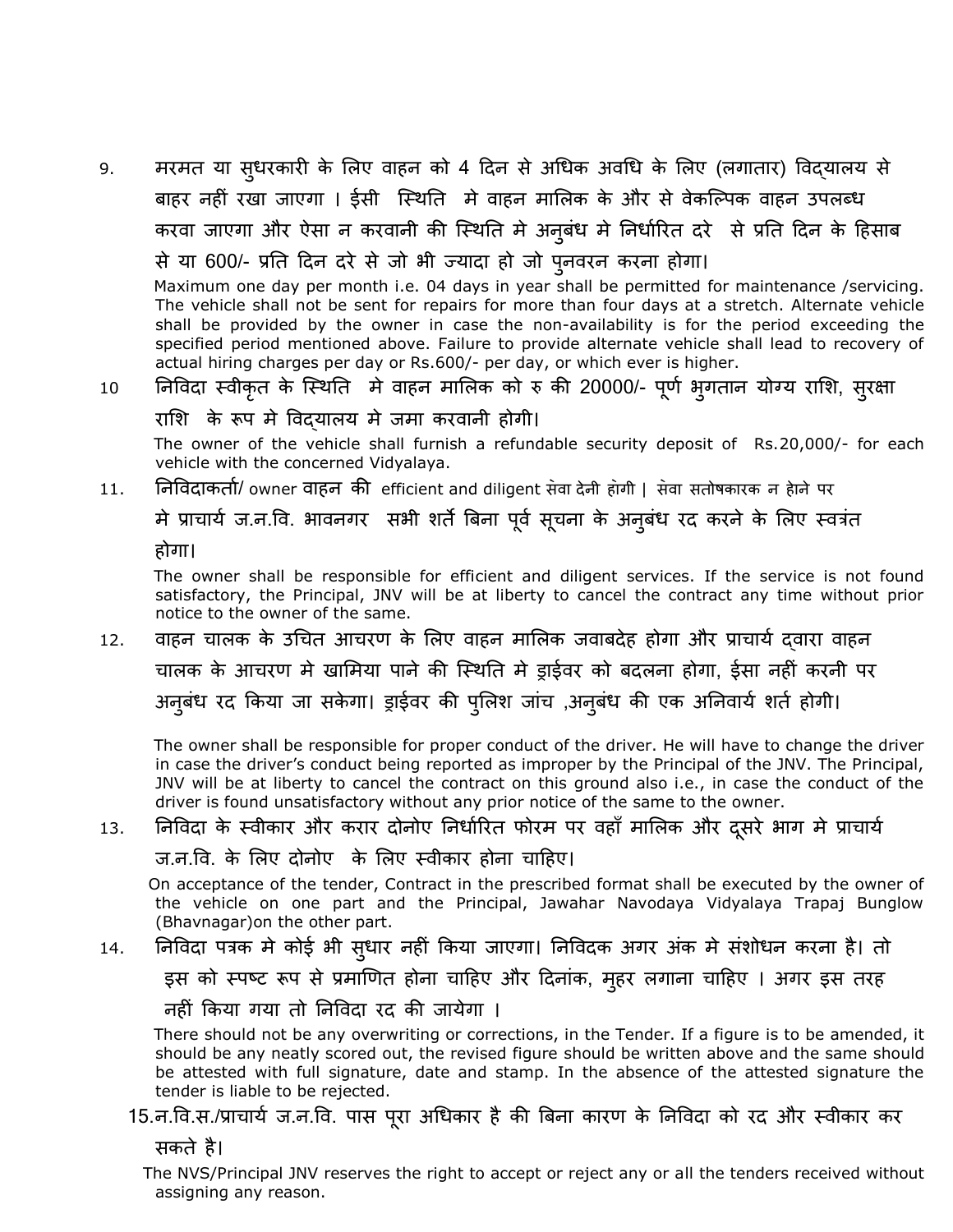# 16.वाहन मालिक द्वारा नियुक्त किया गया वाहन चालक की पास वाहन चलन प्रमाणपत्र इस वाहन के अनुरूप होना चाहिए ।

 The driver engaged by the owner of the vehicle must posses a valid driving license for the type of vehicle.

<u>17. अधोहस्ताक्षरी सप्</u>लायर को बिना कारन दशॉाए निविदा अस्वीकार करने या खारिज क़रने का अधिकार सुरक्षित रखता है / अधोहस्ताक्षरी का निर्णय सभी में अंतिम है एवम मायने रखती है । सभी संबंधित मामलों के लिए क्षेत्राधिकार के भावनगर ही होगा।

The undersigned reserves the rights of accepting or rejecting the quotation(s) Without Assigning the reason to the supplier and the decision of the undersigned is final in all matters. The jurisdiction for all related matters will be Bhavnagar only

18. अगर निविदा की एक (1) शर्त भी पूर्ण नहीं करता है तो निविदा को रद कर सकते है । Tenders which do not comply with any of the above conditions are liable to be rejected.

# 19.यदि वाहन चालक अवकाश पर जाता है तो इसकी ज़िम्मेदारी वाहन माकीक की होगी, जिसके लिए दुसरा वाहन चालक उपलब्थ करना पड़ेगा । जिसका व्याहर जम्र होना चाहिए।

 If the driver of the vehicle goes on leave, it will be the responsibility of the owner of the vehicle to make the alternate arrangement of the driver in the absence of main driver. The attitude of the driver should be polite.

# 20. आफकायी कय ननमभानुसाय वेतन से कटोती की जाएगी।

Income tax will be deducted as per applicable rules from payment.

- 21. Vehicle Log Book must be maintain day to day and obtain signature of the principal and submit in office on last working day of the month then after payment will be released .
- 22. After getting the approval for filling diesel in vehicle and submit the bill same day in office.

सभी शर्ते हमे स्वीकार्य है

All the above conditions are accepted by me/us.

प्राचार्यPrincipal जवाहर नवोदय विदयालय Jawhar Navodaya vidyalaya Bhavnagar

निवेदक के हस्ताक्षर मुहर के साथ Signature of the tenderer with seal of the firm

#### **Witness – 1.** गवाह - 1. **Witness – 2.** गवाह - 2

Name: नाभ: Name: नाभ Occupation: Occupation:

Address: ऩता: Address: ऩता: